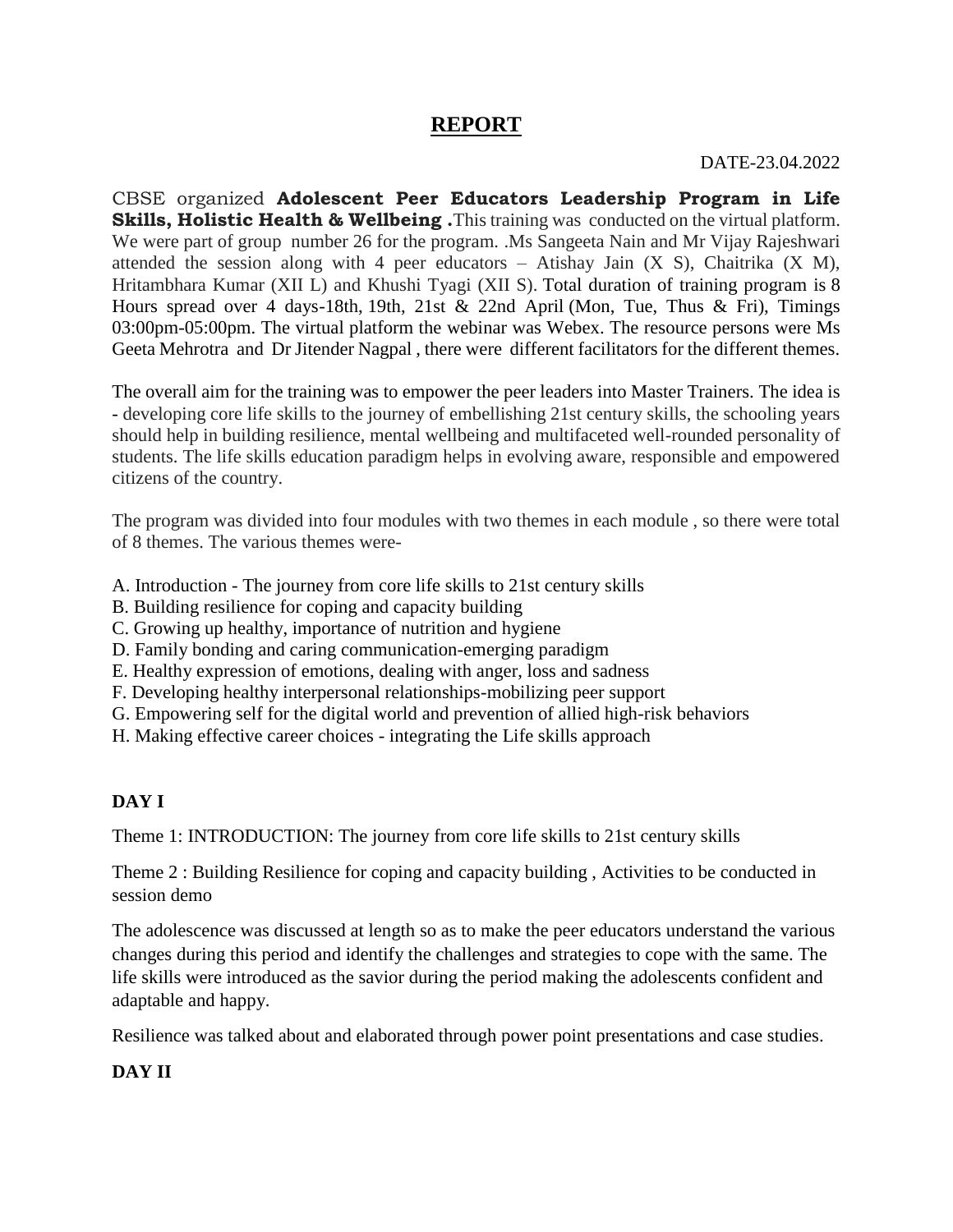Theme 3:Growing up healthy, importance of nutrition and hygiene

Theme 4:Family bonding and caring communication- emerging paradigm

During these themes the importance of healthy food and nutrition was discussed. The teacher was just a facilitator and the peer leaders were taking the lead in the discussion. Data was shared to explain the importance of nutrients and case studies were discussed.

In theme -4 the peer leaders were made to discuss their understanding of family and then the various values important for a family were discussed. They were shown a video related to a conflict in the family and its resolution.

#### **DAY III**

Theme 5: Healthy expression of emotions

Theme 4: Developing Healthy Interpersonal Relationships

The various emotions and coping with them were discussed through ppt, activities , case studies , role plays and brainstorming sessions.

Defining of healthy relationship was discussed , peer leaders were explained the ways to develop healthy interpersonal relationships with peers and others. Peer pressure was discussed in detail.

#### **DAY IV**

Theme 7- Empowering self for the digital world and prevention of allied high risk bahaviour.

Theme 8- Working effective career choices and integrating the key  $21<sup>st</sup>$  century skills.

The cyber security was discussed in detail with explaining of different types of threats. Students were apprised with the different ways to tackle a cyber related issue.

Career and Job were discussed. Students were provided career related guidance. They were shown videos and case studies were discussed for the same.

The beauty of all the themes was that each theme was related to life skills at last , this was to help the peer leaders relate the life skills in every situation in life so that they are Solution focused and not Problem focused.

Dr Nagpal informed everyone that 23 April is going to be Officially Launched as **World Infant, Child and Adolescent Mental Health Day.**

#### **Take Away-**

- Enjoyable experience by peer leaders of our school.
- Learned the techniques of facilitating the activities in the training.
- Use of Role plays and videos for effective understanding of life skills.